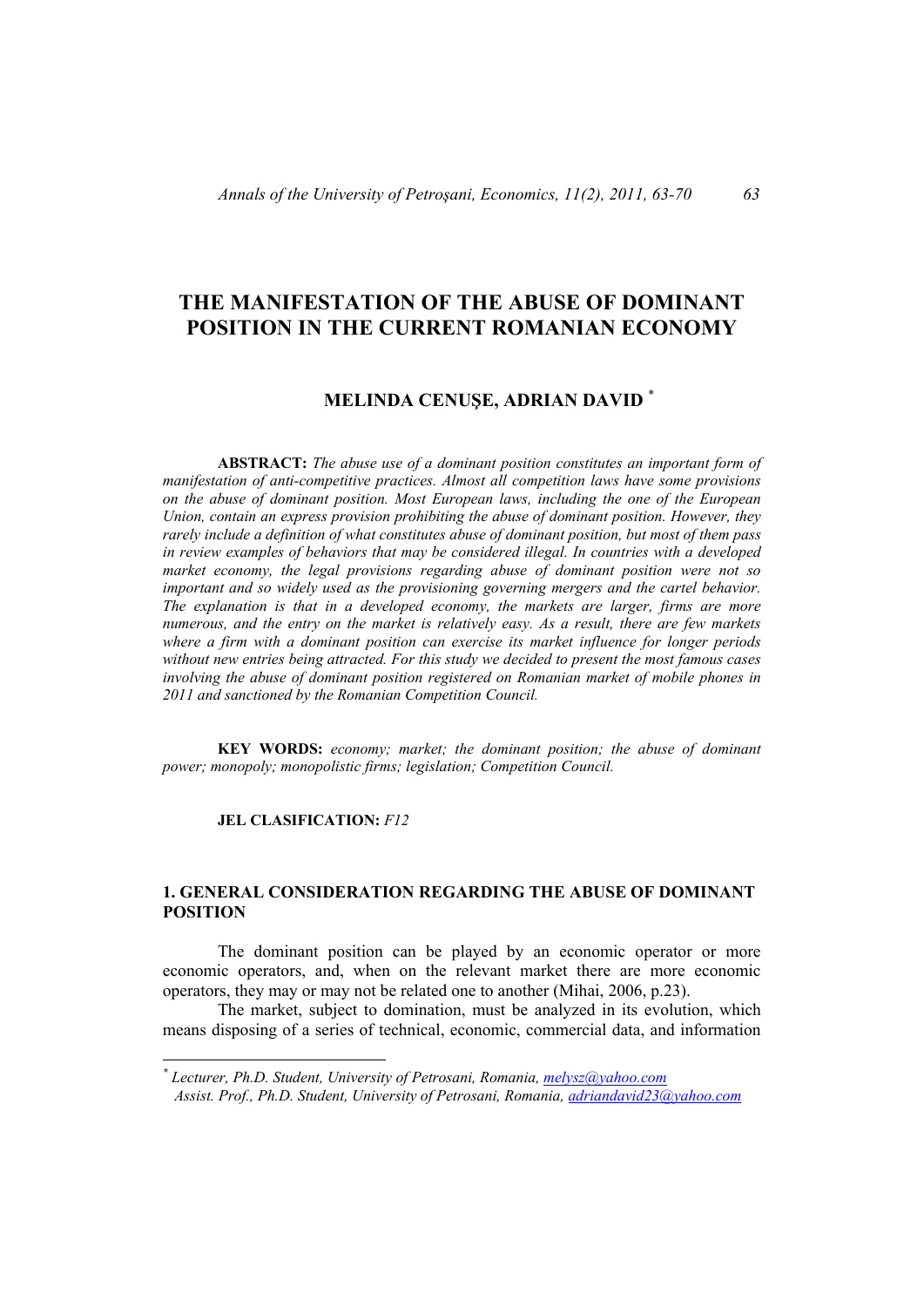concerning the extent of the market and the "segments" in which it can be divided, according to users, products, and categories of buyers or marketing forms.

The dominant position is generally constant, when an economic operator occupies most of that particular market. This classical criterion of defining market dominance has been completed, since the '80s, with other criteria, to respond more properly to diversity, in terms of quality and market dominance.

These criteria are the following: analysis of economic power resulting from the use of illegal means of eliminating competitors; analysis of the natural superiority situation related to management; technical innovation or commercial action (including preferential access to certain sources of funding); the presence and position on the other markets; the importance and reputation of trademarks owned, which may constitute a barrier to entering on certain markets; conditions under which a trader implements its strategies towards competitors or other customers.

What is important is not the "dominant position" held by the company, but the "abuse" itself. Under most laws on competition, it is illegal for a company to hold a dominant position in the market or to be monopolistic.

The size of a monopoly does not imply the existence of immediate guilt; for it would have to exist attempts to eliminate competitors from the market, the growth to be "normal" or "natural," respectively to be proven the existence of "real intentions" or some means designed and used in bad faith (Iancu, 2009, p.71).

Monopolistic firms, some of them can be found on this position, without having had any intention for this purpose, i.e. not having wanted to eliminate existent competition or prevent its occurrence, if it had not existed. For example, a market may be limited so that it is impossible to obtain a product or produce it at certain costs, if the factory is not large enough to cover the entire demand. However, changes may occur in consumers' preferences or changes in the cost of obtaining products that can eliminate all sellers in the market, except one. This may be the survivor of a group of active competitors, who survived due to its superior qualification, caution, and hard work.

There are two types of behavior, which could be adopted by a firm, and that can be considered as abuse of dominant position. The first category includes behaviors through which a dominant firm exercises or uses its market power, such as the practice of monopoly prices or reducing output in order to create a shortage of goods. Such behavior is generally considered an "exploiting behavior" as the company exploits its power held on the market.

The second category includes behaviors through which a dominant firm creates or strengthens its power on the market by preventing other competitors to enter the market or to compete effectively. This behavior is called "excessive behavior" because it excludes competition or competitors.

In the legislation of European states, including the one of the European Union, such practices as well as exclusionary ones are usually prohibited. Unlike Europe, in the U.S. it is legal for a dominant firm to exploit its power on the market, practicing high prices and gaining large profits. In this respect, there are three reasons why the U.S. does not prohibit exploiting practices.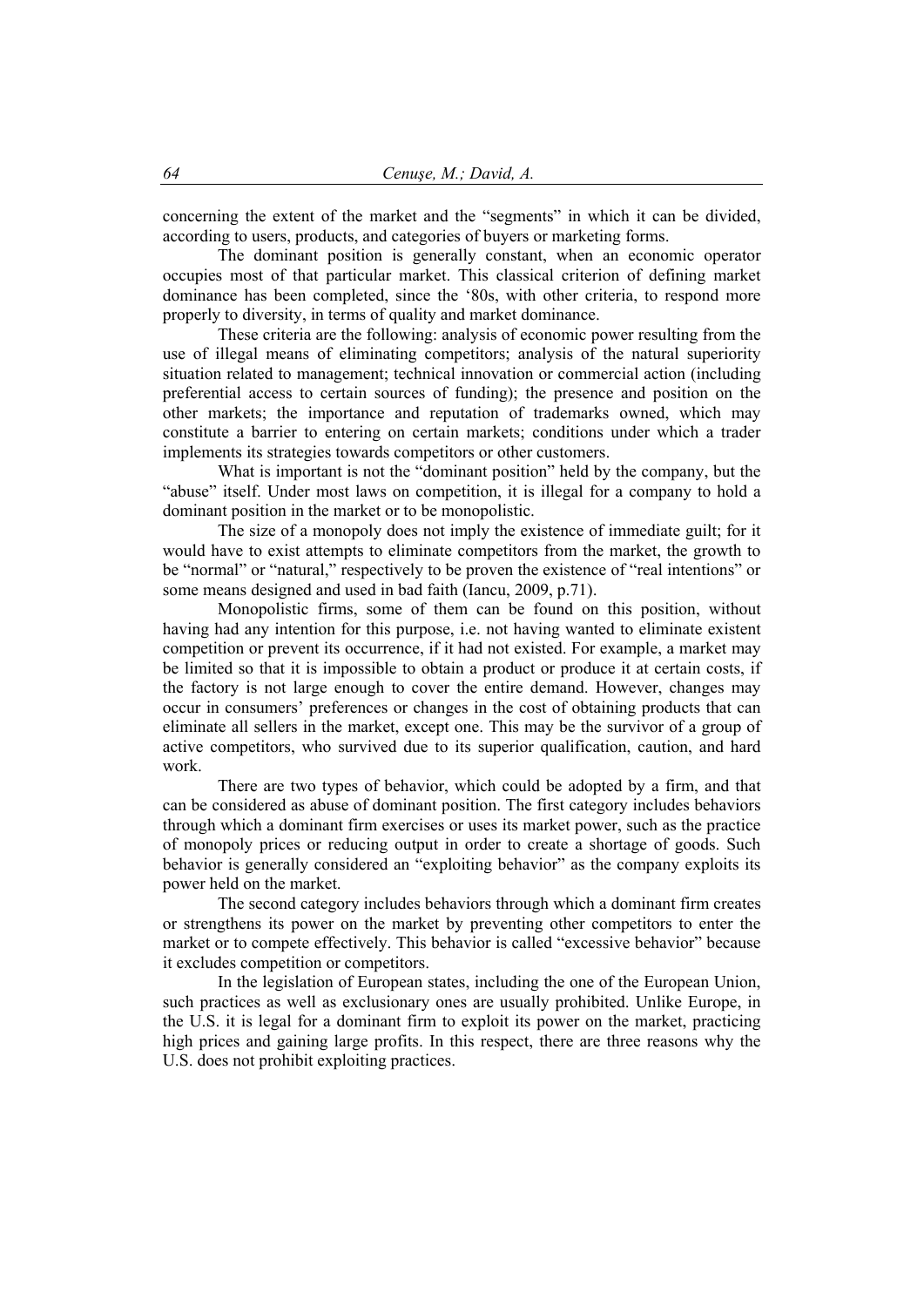First, it is often difficult to determine whether a firm exercises its power on the market. When it does, it raises prices and reduces output to obtain monopolistic profits. However, it is difficult, even impossible, to determine whether the prices, profits, and output of a firm are monopolistic.

Secondly, it is considered that there must not be barriers against exploitation of power on the market, because companies manage to overcome them by using their dominant power. This is the natural effect of the existence of this power.

Price level, production, and normal profit in a particular branch cannot be determined, and when the price and volume decisions concerning production are taken by the government authorities instead of being governed by market, failures occur in their operation. On the other hand, if prices were set at a level too low, consumers would show a high demand, much greater than the one that could be satisfied at this price level, shortages of goods would appear on the market, and in order to survive firms would need state subsidies. The costs of under/over evaluating a competitive price are extremely high.

The third reason for which in the U.S behaviors of using power on the market are not prohibited, is that if they would be prohibited, in the long run, would appear a series of negative phenomena, more serious than the present use of power on the market.

It is well known that in a market economy prices play a crucial role, showing companies, which markets are not behaving competitive, and hence which markets offer the possibility to obtain profits above normal. Thus, it is considered that, if competition authorities intervene in price signals, limiting the prices a dominant firm can practice, they may actually discourage the entry of new firms, and thus perpetuate the dominant position of companies that practice them. At the same time, they can discourage entrepreneurs to invest in transition economies by increasing it.

The condemnation of dominant position is done only when it is used abusively "by turning to anti-competitive acts, which have as purpose or result in affecting commerce or harm consumers," as stated in European regulations (Gheorghe, 2011, p.9).

Dominant position is a prerequisite for a trader to exercise abusive practices. Between the dominant position held by the economic operator/operators and abusive practices manifested in their behavior, there is a causal link. In any market there may be a dominant position, this being the result of the competition itself, which makes some stronger than others, which, over time, even disappear from the market. Mergers and concentrations influence the appearance of changes in the structure of the market.

Abusive practices that may be exercised by economic operator/operators under Law no. 21/1996 of Romania are: a. imposing directly or indirectly purchase or selling prices, tariffs or other unfair contract terms and the refuse to deal with certain suppliers or beneficiaries; b. limiting production, distribution or technical development to the detriment of users or consumers; c. applying dissimilar conditions at equivalent transactions to trading partners, thereby causing some of them, a competitive disadvantage; d. conditioning the conclusion of agreement contracts by partners, of some clauses stipulating additional benefits, which have no connection whatsoever with the subject of such contracts, either by their nature, nor according to commercial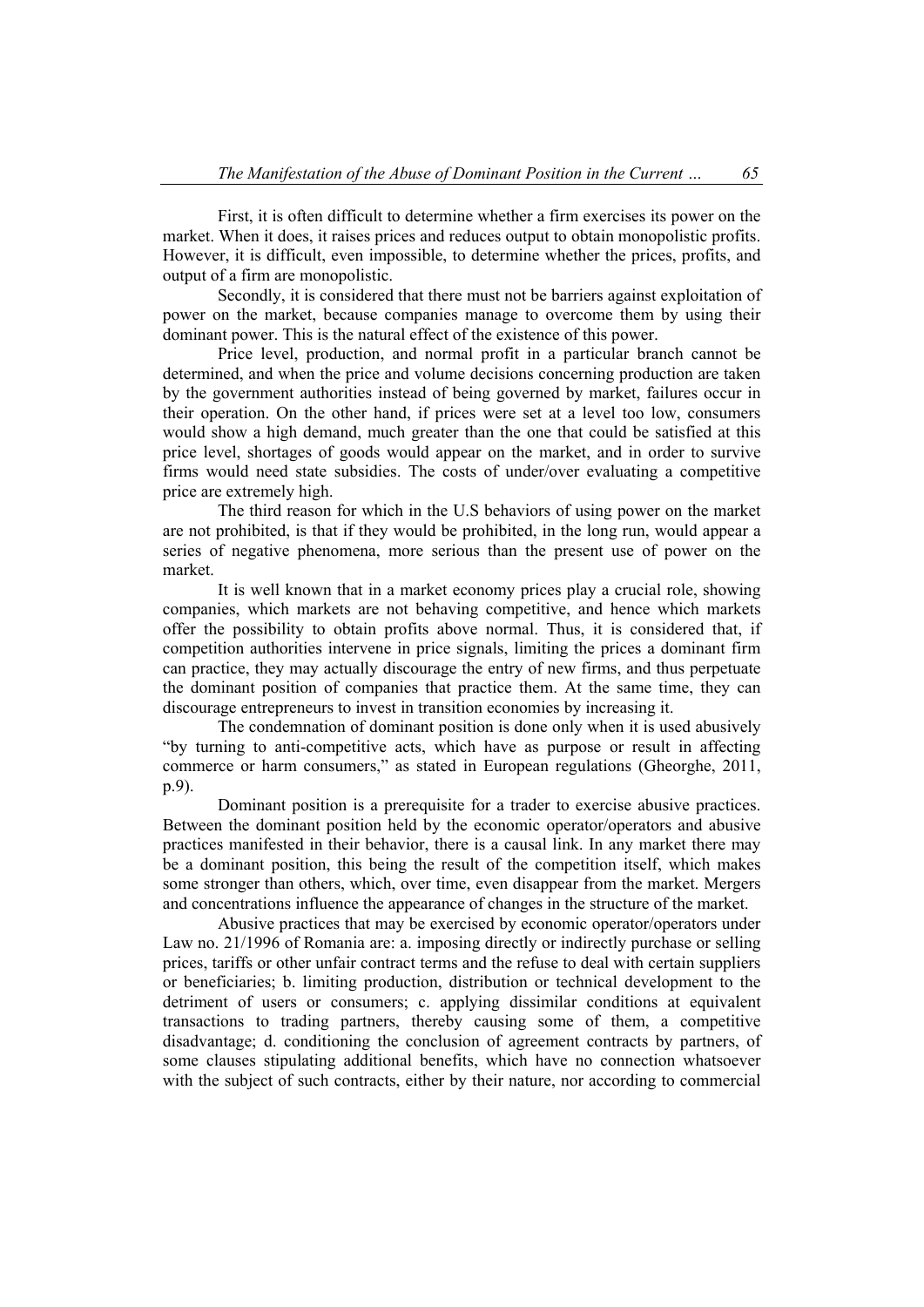usage; e. performing imports without competition of offers and usual technicalcommercial negotiating for products and services that determine the general level of prices and tariffs in the economy; f. practicing excessive prices or predatory prices, below costs, in order to eliminate competitors, or selling for export trade at a price below the production costs, by covering differences through imposing increased prices to domestic consumer; g. exploiting the economic dependence estate in which a client or a supplier can be found towards such an operator or operators, and which does not have an alternative solution under equivalent conditions, as well as breaking contractual relations on the sole ground that the partner refuses to comply with certain unjustified trade conditions;

Abusive practices can sometimes be the result of arrangements between operators who hold together a dominant position on the market. An exclusionary behavior is the behavior of a dominant or monopolist firm, which creates or maintains its power on the market by eliminating competitors from a market or limit their ability to compete. The exclusionary behavior may be a unilateral behavior, which is practiced by a single dominant firm, or may involve arrangements between a dominant firm and suppliers, distributors, or customers. Unilateral behavior, which may be exclusionary, includes predatory pricing, refusal to deal or price discrimination.

Agreements, that may be exclusionary, include exclusive business agreements, business arrangement related and vertical restraints imposed by a manufacturer to its distributors, such as maintaining the resale price or exclusive territories.

## **2. CASE STUDY ON THE ABUSE OF DOMINANT POSITION OF THE VODAFONE AND ORANGE COMPANIES ON THE MOBILE SERVICES MARKET**

Abuse of dominant position is a type of competition rules' violation, which implies the existence of two cumulative conditions: the undertaking(s) concerned to hold a dominant position on the market where it manifests such a behavior and, of course to abuse of this advantageous position on the market, to the detriment of other market participants.

Dominant position on a market is not necessarily a result of the market share achieved, but crucial is the extent to which the undertaking or undertakings are able to act independently on the market towards their suppliers, customers and competitors.

However, the national competition law stipulates that until proven otherwise, one or more undertakings are not in a dominant position, provided that the share or shares cumulated on the relevant market do not exceed 40%.

Among the forms of dominant position abuse (regarding either the exclusion from the market of other undertakings, or their economic exploitation by the dominant undertaking) can be found: direct or indirect imposing of unfair sale or purchase price, refusal to deal with certain suppliers or beneficiaries, the practice of excessive pricing or predatory pricing, in order to eliminate competitors.

To illustrate such cases of abuse of dominant position on the current Romanian market, we referred in this case study at a very recent case and extensively propagated though the media - mobile network operators- Vodafone and Orange.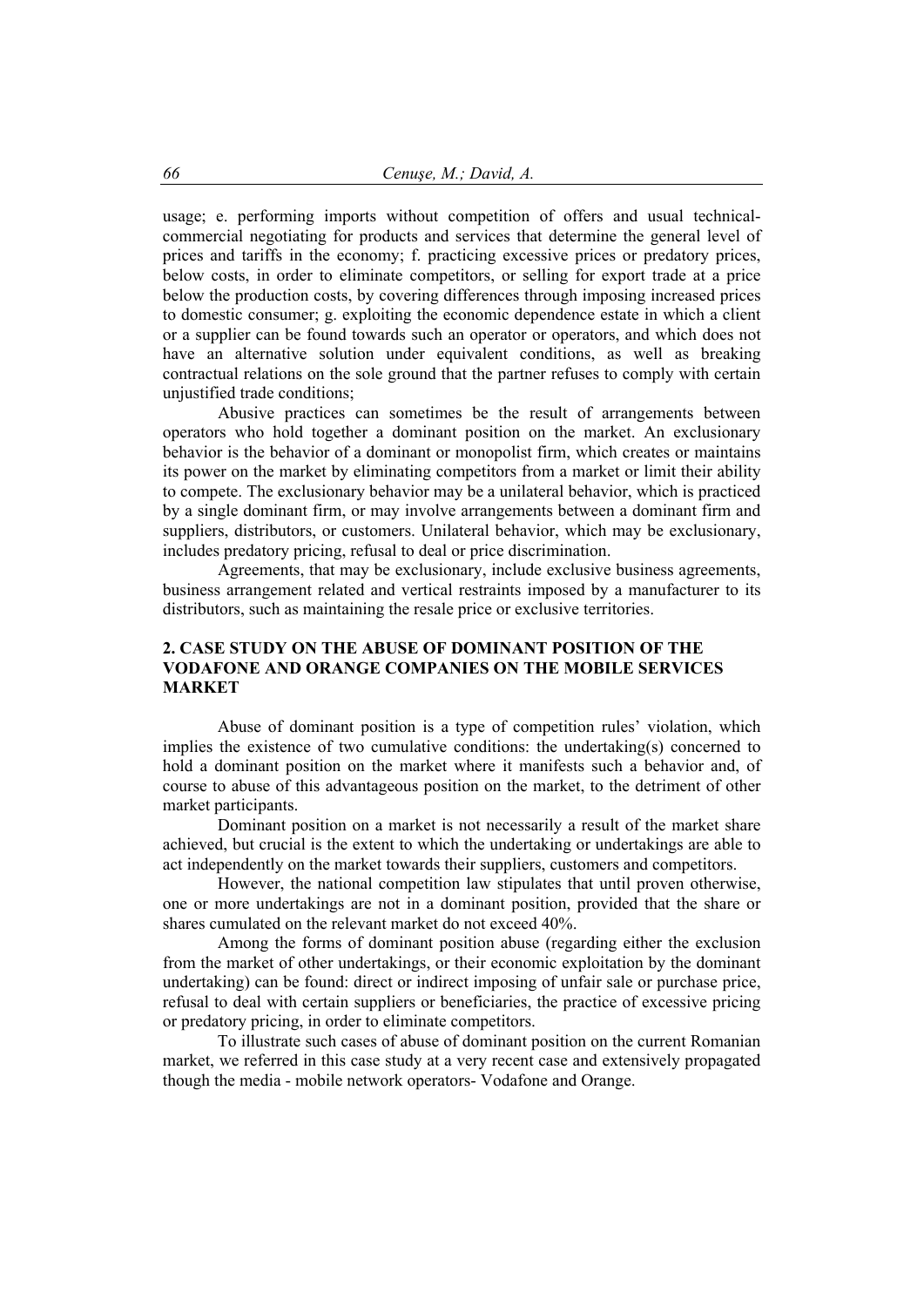Competition Council decided on  $14<sup>th</sup>$  of March 2011 to amend the operators on the mobile network market - Orange and Vodafone - with 63.1 million Euros for abuse of dominant position, after an investigation started in 2006 at the request of the alternative provider of fixed telephony Netmaster Communications. Orange and Vodafone were fined with 3% of turnover in 2010, i.e. 34.8 million Euros and 28.3 million Euros.

This case was given extent media coverage, because in a top of penalties for abuse of dominant position, performed by the Competition Council, Vodafone and Orange occupy the first position.

According to the Competition Council, fine was given in a context where both Orange and Vodafone were obliged to grant Netmaster access to their networks for call termination and to comply with regulations of the authority in the field, including the one concerning the maximum charge for those services (regardless of their initial place, outside or inside Romania). The analysis of Competition Council showed that, until January  $1<sup>st</sup>$ , 2007, Vodafone and Orange have set higher tariffs for the service of call termination for calls performed internationally, without taking into account regulations in the field, which set a maximum tariff that should have been be respected. According to the Council, if Vodafone and Orange would have granted Netmaster access to the maximum tariff regulated, as provided by the nondiscrimination obligation, they should have applied the same tariff to all operators requesting this service, including to those with who they concluded contracts. At the same time, the two companies did not grant Netmaster access to their telephone networks for the termination of calls originated internationally and those originated in the networks of other providers in Romania, for a period of one year and a half in Vodafone network and two years and four months in Orange network. Furthermore, for a short period of time, the two companies have limited the termination of national calls coming from Netmaster network.

In 2006, Netmaster Communications Company filed a complaint with the Competition Council against Orange, Vodafone and Romtelecom operators, accusing them of anti-competitive practices in terms of interconnection obligations. Netmaster Communications accused the refusal of two operators - Vodafone and Orange to provide access to their networks.

In the period of 2004-2006, Orange and Vodafone have blocked the access to their networks for the alternative provider of fixed telephony Netmaster Communications. Practically, Netmaster Communications users' could not call the users of the two large operators. The investigation established that in this period, Orange and Vodafone have charged an interconnection tariff higher than the one regulated by the regulation authority in the field of communications.

Thus, in that period, the regulated tariff was 10 cents/minute, while Orange and Vodafone were practicing interconnection rates of 15-18 cents/minute. More specifically, it is about interconnection rates charged for international calls. On this issue, the two operators have litigated with the regulation authority in the field of communications, and at the end of 2006 – beginning of 2007, a Court decision ruled in the favor of this institution. As a result, the two operators have corrected their behavior on the market.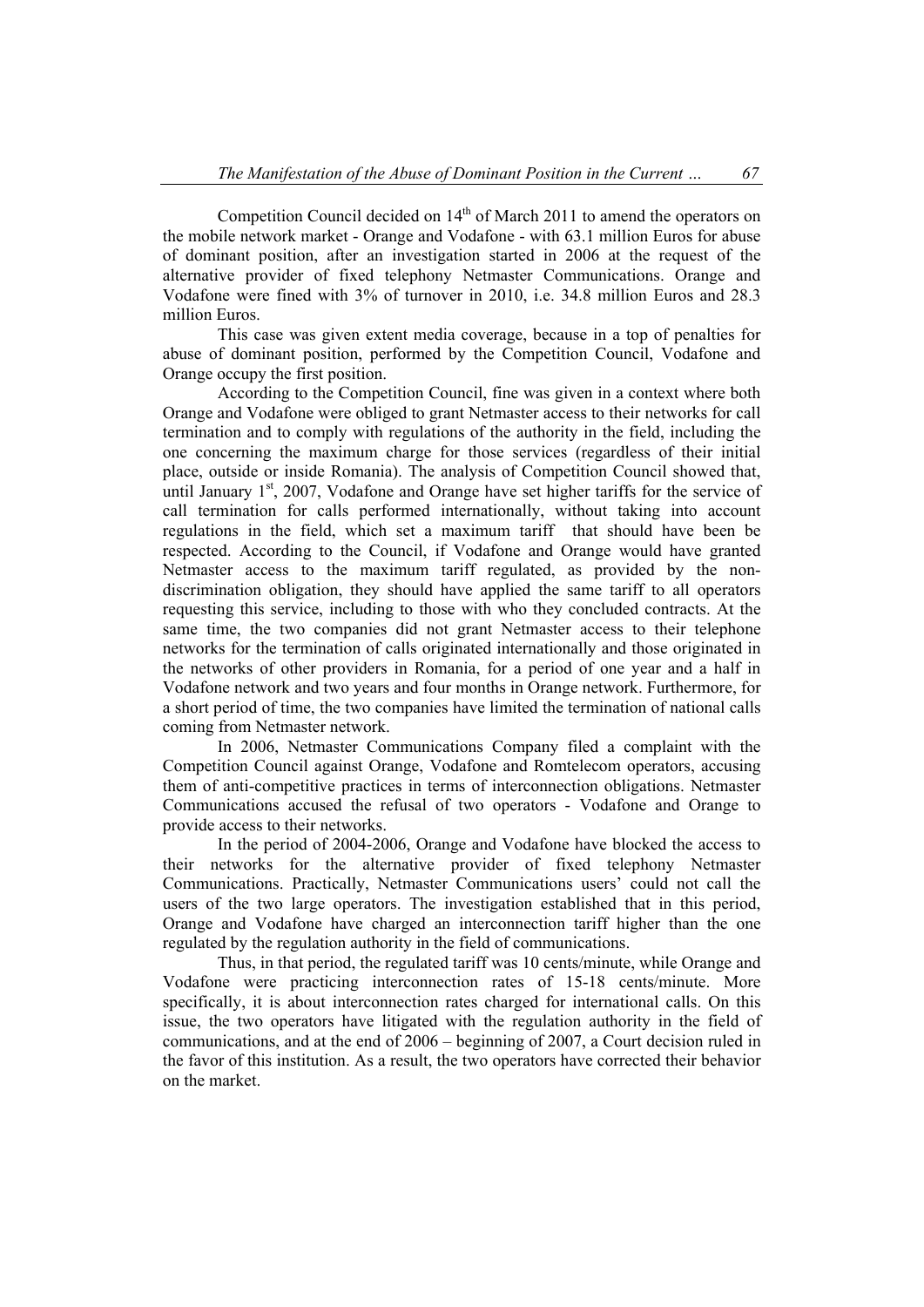The complaint made by Netmaster Communications Ltd. in 2006 was pointing not only the behavior of Orange and Vodafone operators, but also a possible abuse of Romtelecom by refusing to grant access to its network for the complainant, the fix telephony operator. Consequently, the Competition Council opened three investigations.

This investigation was initiated following the complaint submitted by Netmaster Communications. However, the Competition Council decided to initiate the second legal proceedings ex officio, targeting possible anti-competitive practices of the major mobile operators in Romania - Orange, Vodafone and Cosmote. During these investigations, the Competition Council carried out unforeseen inspections at the premises of the three telephony operators and of some distributors of prepaid mobile products.

During the investigations started in 2006, and following some complaints made by SC Netmaster Communications Ltd., the competition authority found that the two telephony companies refused to grant Netmaster Company access to their telephony networks for international and national call termination routed by this operator. Netmaster requested interconnection at the tariff regulated by ANCOM, tariff lower than that practiced by Orange and Vodafone.

The interconnection of operators' networks and unassailably the purchase of call termination services give subscribers from different networks the opportunity to call each other. Thus, the implementation of these services involves answering calls coming from, or routed from/through the networks of other operators (Netmaster in this case) and their delivery to the final destination point (end-users of Orange and Vodafone networks). For alternative telephony operators (Netmaster type), these services are essential facilities, in order to enter and operate on the market.

Vodafone and Orange abuses occurred on the markets of call termination services in own telephony networks, markets on which each of these operators hold a monopoly position. Under competition law, in the absence of an objective justification, a refusal is an abuse of dominant position on access market. Orange and Vodafone were not only obliged to grant Netmaster access to their networks for call termination, but also to comply with the regulations of the regulation authority in the field, including that of practicing a maximum tariff for those services (regardless of their initiation point, outside or inside Romania).

The analysis of Competition Council showed that, until  $1<sup>st</sup>$  of January 2007, Vodafone and Orange have set higher tariffs for the service of call termination, for calls performed internationally, without regard to regulations in the field, which set a maximum tariff that should have been respected.

If Vodafone and Orange would have granted Netmaster access to the maximum tariff regulated, as provided by the non-discrimination obligation, they should have applied the same tariff to all operators requesting this service, including to those with who they concluded contracts. The two companies did not grant Netmaster access to their telephone networks for the termination of calls originated internationally and those originated in the networks of other providers in Romania, for a period of one year and a half in Vodafone network and two years and four months in Orange network. Furthermore, for a short period of time, the two companies have limited the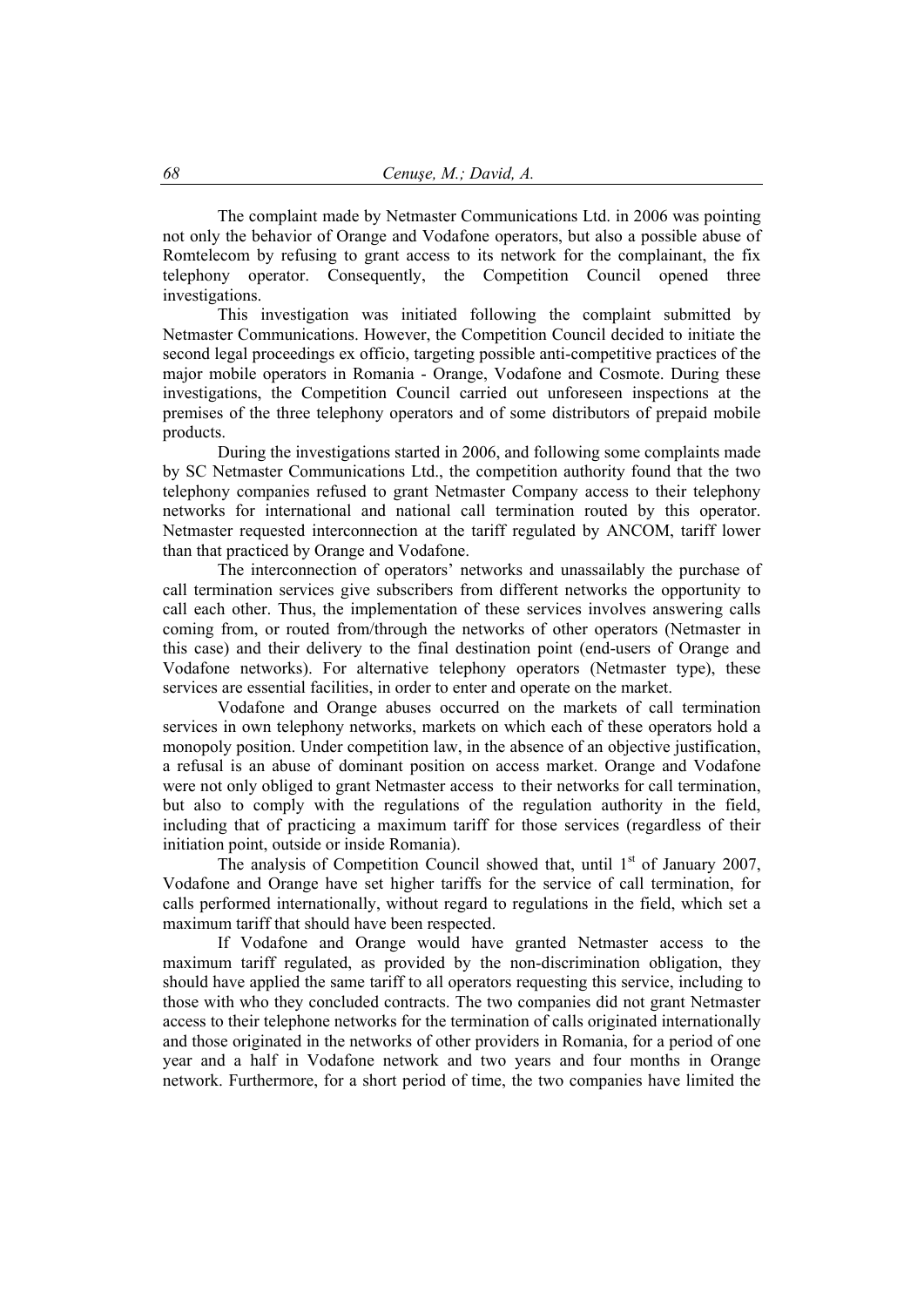termination of national calls coming from Netmaster network, according to the competition authority.

Additional revenues obtained by the two companies in this market represent, in fact, additional costs of operators who have terminated calls in Vodafone and Orange networks. This translates into paying higher prices by final consumers.

Therefore, after approximately 5 years of investigation, this year the Competition Council decided to fine the mobile network market - Orange and Vodafone - with 63.1 million Euros for abuse of dominant position, following an investigation started in 2006 at the request of the alternative provider of fixed telephony Netmaster Communications. Orange and Vodafone were fined with 3% of turnover in 2010, i.e. 34.8 million Euros and 28.3 million Euros.

Orange and Vodafone have expressed their surprise towards the decision of the Competition Council, and announced they would appeal the decision in Court.

Typically, over 95% of such decisions issued by the Competition Council are appealed in Court. Companies first appeal for the remission of the penalty and then follows the trial on the merits, i.e. appealing the decision of the Court.

According to the latest changes brought to competition law, decisions issued by the Competition Council can be brought before administrative Court at Bucharest Court of Appeal within 30 days of communication. The Court may order, upon request, the remission of the decision appealed. The remission will be ordered only upon payment of a bond in the amount of 30% of the fine set by the appealed decision. If the Court decides not to remit the fine, the company shall be obliged to pay the full fine and the trial continues. If the Court decides to remit the fines, Orange and Vodafone will be required to pay in advance 30% of their amount.

## **3. CONCLUSIONS**

One of the major economic concerns in EU countries is to ensure adequate competition, which contributes to improving the design and quality of products and services, to maintain fair prices and to secure purchase facilities, as well as the global development of commerce within the European single market. In the context of such a competitive pressure, companies must continually develop innovative strategies and a continuous diversification of activity deployed, products offered, prices and information necessary for the dialogue with consumers.

In the context of the Romanian economy integration into the European Union, Romania has applied methods and instruments, which should lead to the development of the Romanian economy, the strong recovery of production, stimulation of investment, increasing competitiveness, acceleration of the reform process, restructuring and privatization, modernization, to ensure a sustainable macrostabilization and elimination of fundamental imbalances existing in the economy; at the same time, our country has adopted a series of legislative measures that reflect the principles of market economy, such as legal acts adopted in the field of consumer protection or imposing the conduct of commercial activities in the boundaries of fair competition.